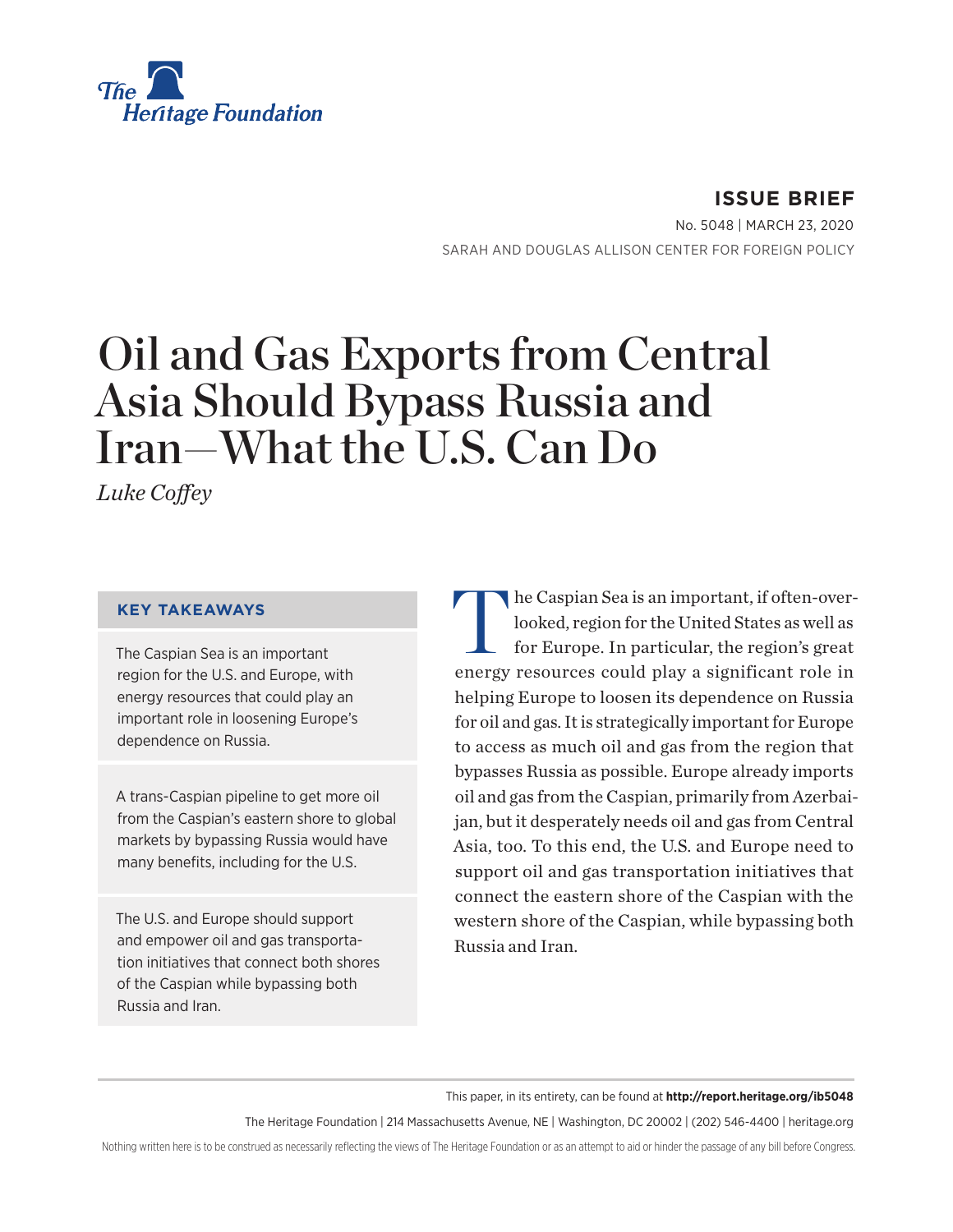### Kazakh and Turkmen Oil

In early 2019, Turkmenistan unexpectedly stopped transporting oil to Azerbaijan,<sup>1</sup> for further transport in the global market via the Baku-Tbilisi-Kara (BTC) pipeline, deciding instead to send its oil to the Russian port of Makhachkala—and then on to Russia's Black Sea port of Novorossiysk to access the global market. Ashgabat's motives are unclear, but it is reasonable to assume that this change was a result of pressure from Moscow.

Kazakhstan has been transporting its oil to Europe via Novorossiysk through the Caspian Pipeline Consortium (CPC) pipeline. However, since Kazakhstan's Kashagan field is increasing production, it is likely that the CPC alone will not be able to handle this extra volume.<sup>2</sup> Since the BTC pipeline currently has spare capacity, and because it bypasses Russia, using the BTC pipeline in addition to the CPC makes sense for Kazakhstan and should be encouraged by the U.S.

#### A Trans-Caspian Gas Pipeline

A pipeline is the only economically viable way to move natural gas across the Caspian Sea. This means that right now there is no profitable way to get Central Asia's gas to Europe without going through Russia or Iran. The idea of constructing a natural gas pipeline across the Caspian has been debated for decades. However, there are three reasons to push for a Trans-Caspian Gas Pipeline now:

- 1. **Progress is being made with new pipeline projects in the region that would benefit from Turkmen gas.** Azerbaijan started delivering gas to Turkey in mid-2018 via the Trans-Anatolian Pipeline (TANAP),<sup>3</sup> and is poised to send gas to Italy via the Trans Adriatic Pipeline (TAP) later this year. Together with the South Caucasus Pipeline, this is known as the Southern Gas Corridor (SGC). With an expandable capacity of 31 billion cubic meters (bcm),<sup>4</sup> the SGC will be able to deliver gas from any future Trans-Caspian Gas Pipeline.
- 2. **Europe, Azerbaijan, and Turkmenistan all need a Trans-Caspian Gas Pipeline, albeit for different reasons.** Europe is actively seeking alternatives to Russian energy resources. Azerbaijan is trying to cement its position as the region's most important energy player. Turkmenistan faces a severe economic crisis and needs to find new markets for its natural gas.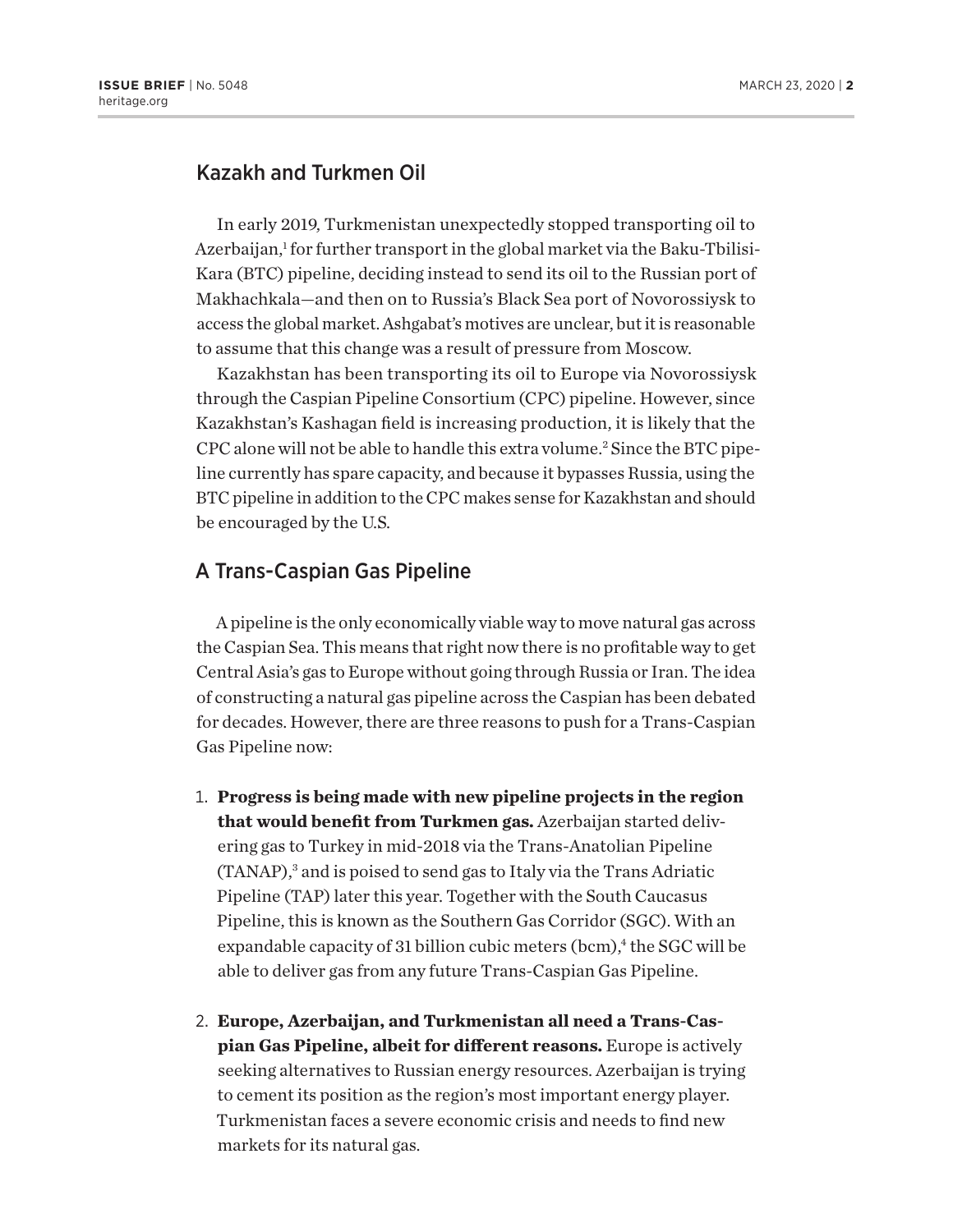MAP 1

#### **A Caspian Interconnector**

Building an interconnector between two offshore gas fields in the Caspian Sea—Azerbaijan's Azeri Chirag Gunsehli and Turkmenistan's Banka Livanova—would cost about one-third as much as building a full Trans-Caspian Pipeline. Additionally, it would help build trust between the two nations, and would be less likely to draw objections from Russia or Iran.





SOURCE: Heritage Foundation research. The state of the state of the IB5048 a heritage.org

3. **The Convention on the Legal Status of the Caspian Sea was agreed in 2018, paving the way for a potential pipeline.** Signed by all five Caspian littoral countries, this allows pipelines to be established with only the consent of the countries involved in the project.<sup>5</sup>

While the ultimate goal would be a fully fledged pipeline delivering natural gas from the eastern shore of the Caspian to the western shore, Baku and Ashgabat ought to be more modest with their ambitions at first.

For the Turkmens in particular, lowering the level of ambition would be difficult. Ashgabat has already constructed the so-called East-West pipeline, a 483-mile natural gas pipeline connecting the country's Mary province in the east with Turkmenistan's Caspian coast.<sup>6</sup> The East-West Pipeline has the potential to transport 30 bcm annually.<sup>7</sup> Understandably, Turkmen authorities want any future Trans-Caspian Gas Pipeline to match this capacity, but this is an unrealistic goal in the beginning.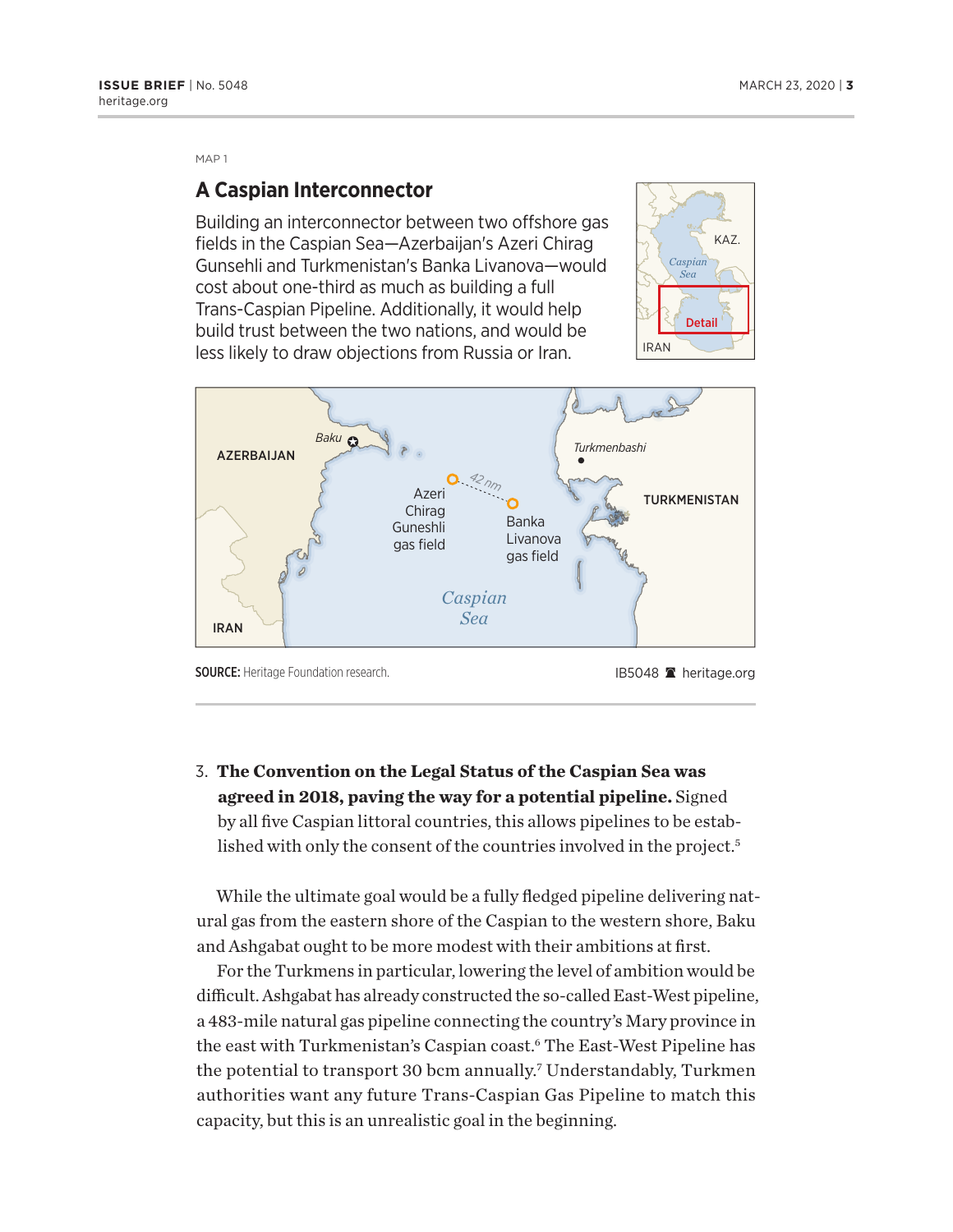#### Starting with an Interconnector

Instead of constructing a pipeline first, Baku and Ashgabat should focus on constructing an interconnector between Azerbaijan's offshore Azeri Chirag Guneshli gas field and Turkmenistan's Banka Livanova offshore gas field. Over time, options should be explored to include Kazakh gas fields using interconnectors, since some Kazakh fields are in close enough proximity to be commercially viable.

This modest approach would accomplish three things early on:

- 1. **It would be a proof of concept.** It would be a tangible, quick, and affordable way to demonstrate that the eastern side of the Caspian can be connected to the western side of the Caspian by a pipeline to deliver natural gas. Building an interconnector linking Turkmenistan and Azerbaijan's existing gas fields would need to be only approximately 42 nautical miles long, and could be constructed for only \$500 million compared to an estimated \$1.5 billion for a full Trans-Caspian Pipeline.8
- 2. **It would help to build confidence and trust between Azerbaijan and Turkmenistan.** These two countries do not have an agreement on their maritime borders in the Caspian, and there has been tension and confrontation between the two in the past.9
- 3. **It would likely be more politically acceptable to Iran and Russia than a full-blown pipeline.** Russia and Iran are heavily engaged elsewhere around the world, it is very possible that an interconnector would be below the threshold that would otherwise ring alarm bells in Moscow and Tehran.

#### U.S. Political Support Needed

Completing the Trans-Caspian Gas Pipeline and getting more oil from the Caspian's eastern shore to global markets by bypassing Russia has many benefits, even for the United States. Greater European energy security will lead to more stability. This, in turn, could indirectly affect U.S. treaty obligations under NATO. In order to realize these security benefits, the U.S. should:

• Offer political support for the construction of the Trans-Cas**pian Gas Pipeline and the Southern Gas Corridor.** As Europe seeks alternatives to Russian gas, the Southern Gas Corridor and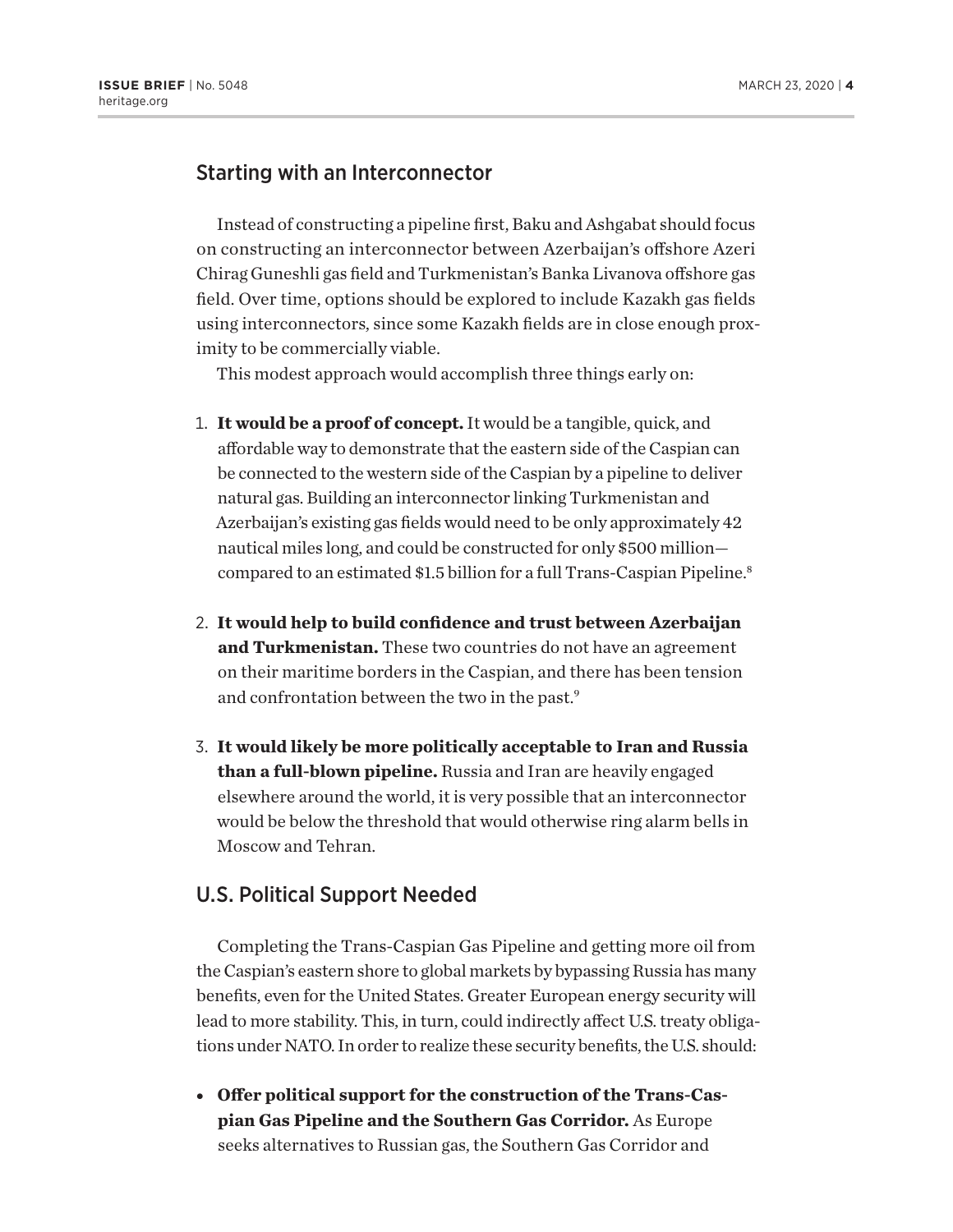completion of a Trans-Caspian Gas Pipeline will play important roles. Furthermore, the construction of the Trans-Caspian Gas Pipeline will help to ease regional tensions between Azerbaijan and Turkmenistan.

- **Encourage regional countries whenever possible to use pipelines and infrastructure that bypass Russia to get oil and gas to global markets.** The BTC pipeline, and the soon-to-be operational Southern Gas Corridor, both have capacity that needs to be filled. Instead of using Russian pipelines to get oil and gas to global markets, the U.S. should strongly encourage Turkmenistan and Kazakhstan to seek non-Russian oil and gas transport options. In addition to not relying on Russia to transport energy, using the BTC pipeline and the Southern Gas Corridor offers more opportunities to integrate regional energy transportation.
- <sup>l</sup> **Show a more visible U.S. presence in the region.** Although former National Security Advisor John Bolton visited Baku in 2018, the most recent Cabinet-level visit to the Caspian region was Hillary Clinton's South Caucasus tour in 2012. A good way to start re-engagement could begin easily and symbolically with a few high-level visits by U.S. officials. The U.S. should send Cabinet-level visitors to build relations in the region.

#### Benefits for the U.S.

The Caspian region has been, is, and will continue to be an area of global geopolitical importance and competition. If the U.S. is to have a grand strategy to deal with a resurgent Russia and to improve Europe's energy security, policymakers in Washington cannot ignore the region.

Luke Coffey is Director of the Sarah and Douglas Allison Center for Foreign Policy, of the Kathryn and Shelby Cullom Davis Institute for National Security and Foreign Policy, at The Heritage Foundation.